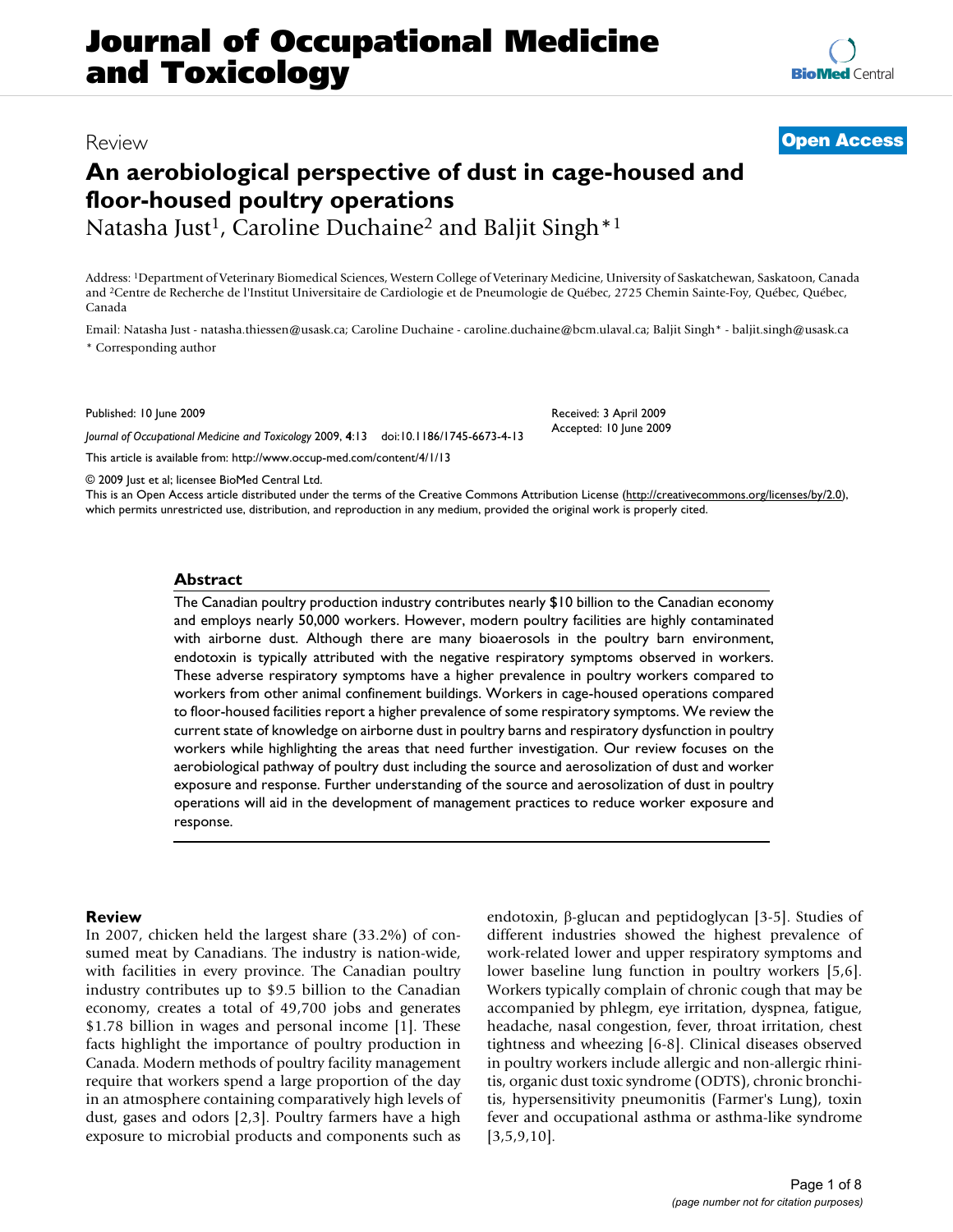Cage-housed and floor-housed operations are two common types of poultry housing facilities. In cage-housed operations birds are housed in cages for egg production and in floor-housed operations birds are housed on the floor for meat production. There are a number of differences in the two types of poultry operations including time spent by the workers in direct contact with birds, predominance of female poultry in cage-housed facilities, age of birds, length of time birds spend in housing and housing management practices. Previous data show that personal total dust exposures are significantly higher in floorhoused versus cage-housed operations [\[2,](#page-7-1)[6\]](#page-7-4). However, a trend towards higher endotoxin concentration (EU/mg) in cage barns was observed [\[6](#page-7-4)]. Significant differences in symptoms are observed between cage-housed and floorhoused workers. Current and chronic phlegm occurred more frequently in workers from cage-housed facilities. Endotoxin concentration (EU/mg) is shown to be a significant predictor of chronic phlegm [[6](#page-7-4)]. Therefore, type of housing may influence levels of environmental contaminants in the dust.

A better understanding of the poultry house environment is needed to improve the respiratory health of poultry workers. The aerobiological pathway that results in dust production includes the source, aerosolization and dispersal, exposure, response and remediation (Figure [1\)](#page-2-0). Elucidation of this pathway will help identify means of prevention and/or treatment of the respiratory symptoms observed in poultry workers. Examination of the two types of poultry operations separately may reveal different means of improving respiratory health in the two types of workers.

### **Sources**

Dust is a complex mixture of particles of organic and inorganic origin and different gases absorbed in aerosol droplets. The sources of dust from a poultry facility include dried fecal matter and urine, skin flakes, ammonia, carbon dioxide, pollens, feed and litter particles, feathers (which produce allergen dandruff), grain mites, fungi, spores, bacteria, viruses and their constituents, peptidoglycan, β-glucan, mycotoxin and endotoxin [[3](#page-7-2)[,6](#page-7-4)[,11](#page-7-8)[-13](#page-7-9)]. Endotoxin is the most frequently reported environmental contaminant in poultry dust. Endotoxin is the family of lipopolysaccharide (LPS) fragments that coat the outer membrane of Gram-negative bacteria [[14\]](#page-7-10). LPS is composed of three structural elements: a core oligosaccharide, an O-specific chain made up of repeating sequences of polysaccharides and a lipid A component, which is responsible for the toxic effects of LPS exposure [\[15](#page-7-11)]. Common occupational sources of exposure include livestock, grain dust, and textiles, but significant concentrations also occur in the household from pets, carpeting and indoor ventilation systems. Endotoxin has also been

found in tobacco smoke and particulate matter in air pollution [\[14](#page-7-10)]. In poultry operations, endotoxin originates from bacteria that can be found in fecal matter, urine, litter, grain and other vegetable matter in poultry feed [[3](#page-7-2)[,16](#page-7-12),[17\]](#page-7-13). Endotoxin can be measured by the Limulus amoebocyte lysate-based (LAL) bioassay, which measures biological activity of endotoxin, or by mass spectrometry, which can quantify endotoxin biochemically through detection of LPS-characteristic 3-hydroxy fatty acids [[18\]](#page-7-14).

Airborne and settled poultry dusts have similar chemical compositions. One study showed approximately 900 g/kg dry matter, 95 g/kg ash, 150 g/kg nitrogen, 6.5 g/kg phosphorous, 30 g/kg potassium, 4 g/kg chlorine and 3 g/kg sodium. Down feathers and crystalline dust are the major physical components of dust. Crystalline dust originates from urine [[12\]](#page-7-15). The solid components of dust act as a transport vector for noxious gases and biological contaminants, allowing these to be inhaled into the lungs [\[19\]](#page-7-16).

Organic dust components can be further divided into non-viable and viable particulate matter, or bioaerosols [[11](#page-7-8)]. Microorganisms represent less than 1% of airborne particles but are often associated with the negative health effects associated with the poultry industry [\[19](#page-7-16)]. The aerobic bacteria common in poultry facilities include: *Bacillus* sp., *Micrococcus* sp., *Proteus* sp., *Pseudomonas* sp., *Staphylococcus* sp. and *E. coli* and common anaerobic bacteria are *Clostridia* sp. [\[20](#page-7-17)]. Experimental poultry houses showed that 80% of airborne bacteria were Gram-positive aerobes and only 7–17% were Gram-negative rods when litter was present. However, approximately 40% of the Gram-negative bacteria can be trapped in the respirable fraction of dust using an Andersen sampler. Coliform bacteria have low viability in the air and so are more common in litter [\[3\]](#page-7-2). Airborne fungi present in poultry facilities include *Cladosporium* sp., *Aspergillus* sp., *Penicillium* sp. and less commonly, *Alternaria* sp., *Fusarium* sp., *Geotrichum* sp. and *Streptomyces* sp. [\[20](#page-7-17),[21\]](#page-7-18).

Types and levels of fungi and bacteria depend on management processes that control relative humidity, temperature, type and age of the litter and the source, which may already be present in the building [[3](#page-7-2)]. In floor-housed operations it has been shown that levels of airborne dust, endotoxin and bacteria increase throughout the growth cycle of the chickens [\[11\]](#page-7-8). This increase parallels the increase of biomass (number of birds × bird weight) during the growth cycle and corresponding higher levels of skin debris and feathers.

Typically, the incidence of microorganisms is reported as  $CFU/m<sup>3</sup>$  air. Reported incidences in poultry environments include  $3.4 \pm 1.4 \times 10^5$  CFU/m<sup>3</sup> for culturable bacteria and  $2.8 \pm 2.1 \times 10^4$  CFU/m<sup>3</sup> for culturable fungal spores [\[21](#page-7-18)].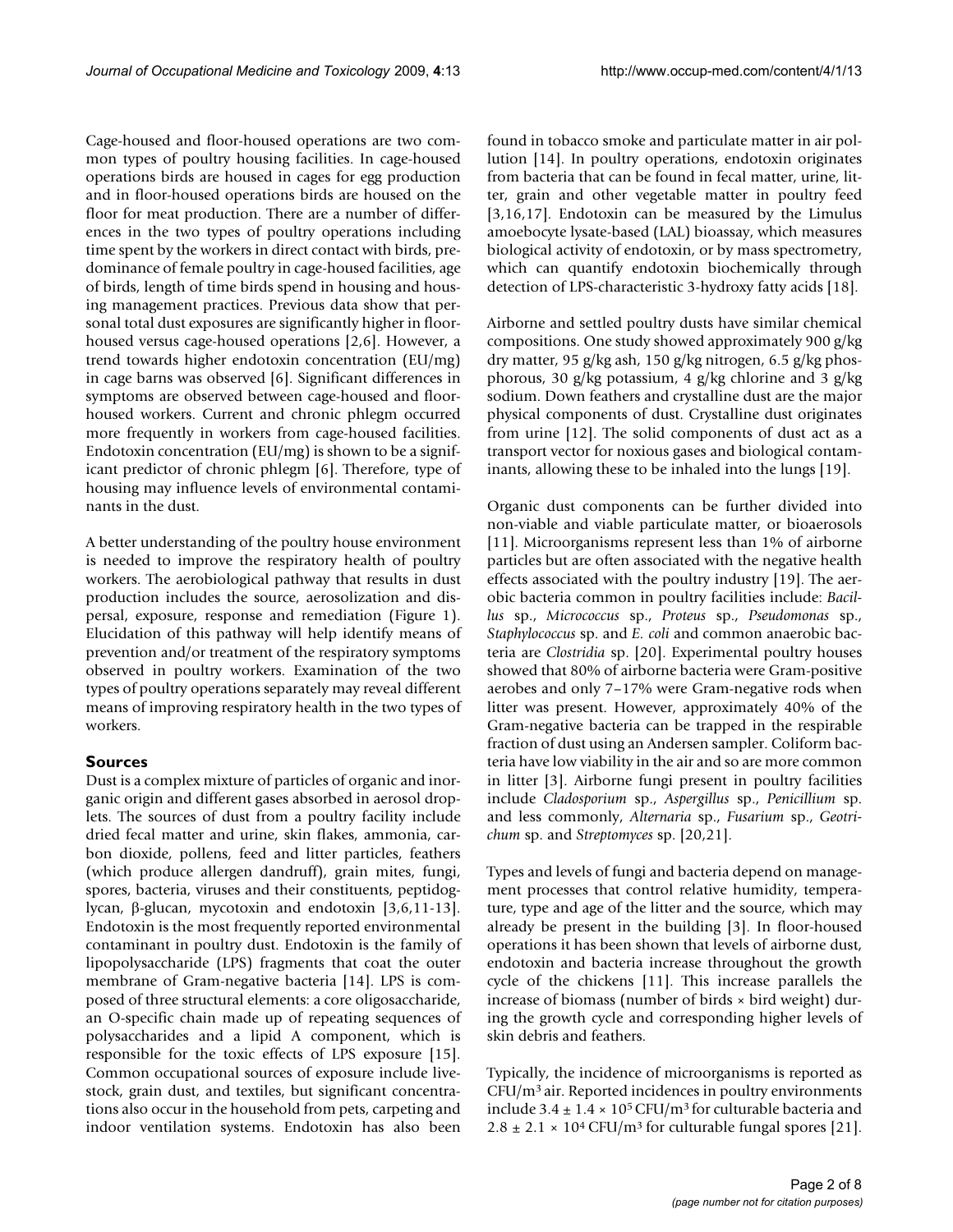#### <span id="page-2-0"></span>Figure 1

**Aerobiological pathway of dust in poultry facilities**. Common factors influencing each stage of the pathway are indicated in the grey boxes, specific cage-housed factors are highlighted in black boxes and floor-housed factors are outlined in white boxes. Remediation opportunities for each stage of the pathway are indicated at the left.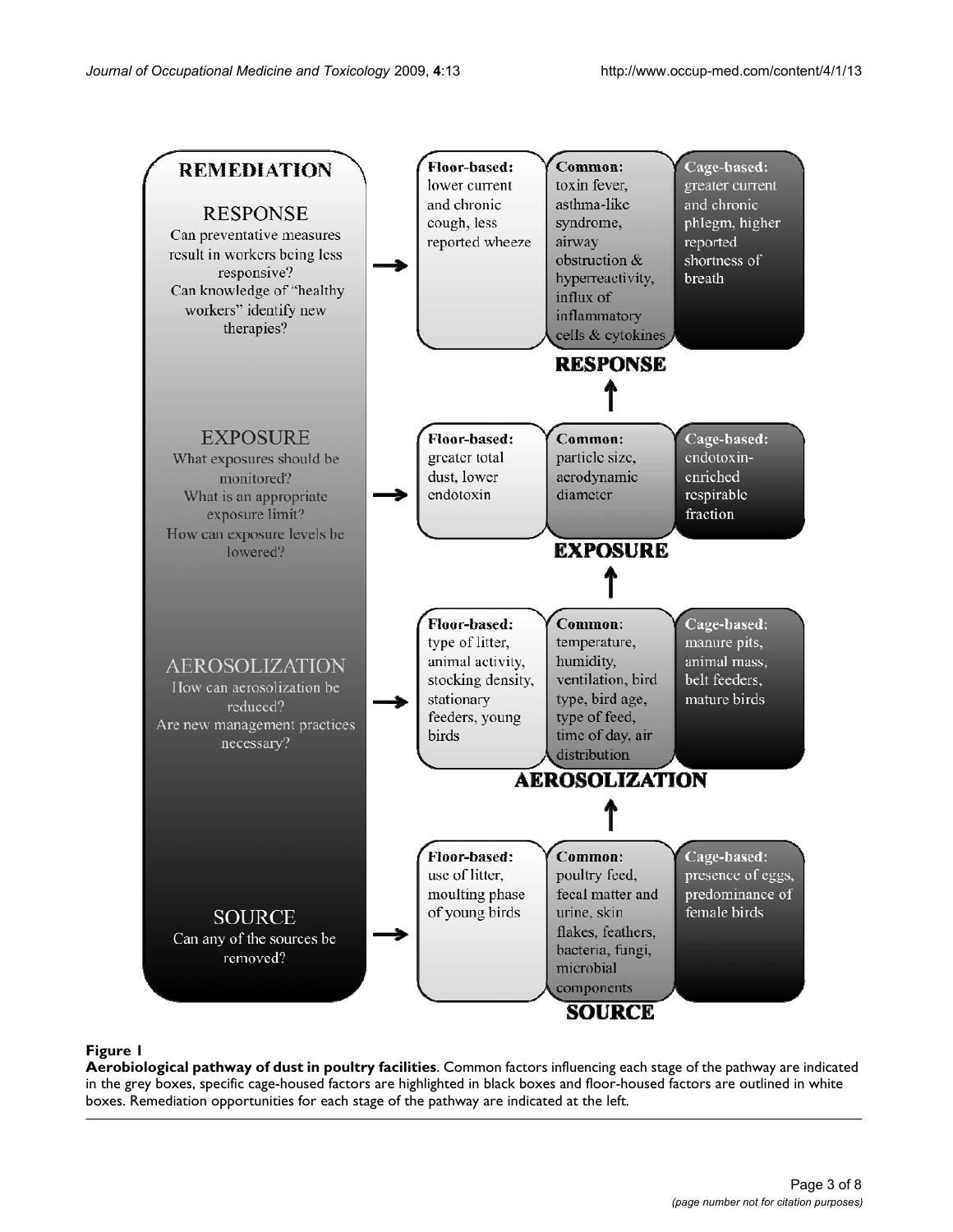However, recent results show that culture-dependent techniques underestimate total bacteria or total fungi measured by culture-independent approaches such as epifluorescence and quantitative PCR [[22\]](#page-7-19). The measure of total fungi in poultry operations is  $2.0 \times 10^7$ /m<sup>3</sup> and measures of total bacteria range from  $5.3 \times 10^8/\text{m}^3$  to 4.7  $\times 10^9$ /m<sup>3</sup> [[5](#page-7-3),[11\]](#page-7-8).

Antimicrobials are used for growth promotion, disease prevention and treatment of illnesses in the poultry industry. Some of these antimicrobials are similar or identical in chemical structure to antimicrobials used to treat human infections [[23\]](#page-7-20). The approval for use of antimicrobials is in question for various reasons. Antimicrobial resistance genes have been isolated from poultry bacteria such as *Salmonella* sp., *Campylobacter* sp. and *E. coli* [\[24](#page-7-21)]. Some of these bacteria are human pathogens and antimicrobial-resistant bacteria can be transferred to humans, which is a health concern. For example, fluoroquinoloneresistant *Campylobacter* in poultry operations is transferred to humans and causes fluoroquinolone-resistant *Campylobacter* infections [[23](#page-7-20)].

Characterization of dust sources is important in order to identify those that may, or may not, be removed (Figure [1\)](#page-2-0). For example, endotoxin originates from bacteria found in fecal matter, urine, litter and feed particles. Although the presence of feces, urine, litter and feed are all intrinsic to poultry production, the types of feed and litter may alter the types and levels of bacteria, providing a potential means for lowering sources of endotoxin.

### **Aerosolization and dispersal**

The contaminants described in the preceding section can be readily aerosolized and dispersed throughout the poultry barn environment. Aerial dust concentrations are affected by the rate of aerosolization, settling velocities and resuspension rates of airborne particles [\[19](#page-7-16)]. Therefore, aerosol concentrations in animal confinement buildings are dependent on animal activity, air temperature, relative humidity, ventilation rate, animal stocking density, animal mass, type of litter, type of bird, bird age, type of feed, feeding method, time of day, air distribution, relative locations of dust sources and presence or absence of air cleaning technologies [[3](#page-7-2),[12](#page-7-15)].

Microorganisms exist suspended in the air as well as attached to dust particles. The survival time for bacteria is affected by many factors: mechanism of dispersal into the air, deposition on host surfaces, host susceptibility, humidity, temperature, bacterial repair processes and the open-air factor, which can kill microorganisms. Therefore, management practices can directly affect the levels of bacteria. For example, increasing the stocking density and temperature of poultry facilities leads to an increase in the concentrations of airborne organisms [[3](#page-7-2)].

Circulating fans move the air throughout the barn while ventilation fans move air across the barn. Contaminated indoor air is expelled from animal facilities by exhaust fans. *E. coli* and *Salmonella* were isolated up to 12 m from poultry facilities. At 3 m from poultry building exhaust fans, dust concentrations can be relatively high (32–75 mg/m<sup>3</sup>) but fall below 2 mg/m<sup>3</sup> by 12 m from ventilation fans [\[13](#page-7-9)]. Vents located along the walls and in the roof allow for outdoor air intake. Outdoor air contains endotoxin due to aerosolization of Gram-negative bacteria from leaves. Outdoor endotoxin can contribute to indoor levels due to the high outdoor air intake of animal facilities [\[13](#page-7-9)].

An increased ventilation rate will not necessarily reduce overall dust concentrations since the dust production rate increases with increased ventilation. Dust levels depend on relative humidity. Less ventilated buildings have high relative humidity and lower dust aerosolization than highly ventilated buildings. However, in buildings with natural ventilation or extremely high ventilation rates, dust levels drop [[19\]](#page-7-16). Adjustment of relative humidity to 75% will have an effect on inhalable dust (the fraction that is below 20  $\mu$ m), but not on respirable dust (the fraction below 5 μm) [[12\]](#page-7-15). However, litter moisture increases during periods of high humidity and ammonia levels increase with litter moisture [[12](#page-7-15)].

Mechanical disturbance by animal movement is the prime method of aerosolization in poultry facilities. If light programs are used, dust concentrations are much lower at night than during the day due to less animal movement [[12](#page-7-15)]. Aerosolization of organic dust particles and endotoxin varies between the two poultry barn types. There is less ground disturbance in facilities where birds are not housed on the floor and movement is restricted.

The type of flooring and litter used in the facility alters aerosolization of dust particles [[13](#page-7-9)]. Generally, dust concentrations are lowest in cage-housed facilities that use manure collection systems and are highest in floorhoused operations that use litter as bedding material. At 32°C, the rate of dust production in floor-housed operations decreases to that of cage-housed facilities. This is attributed to an increase in humidity, which decreases the generation rate of dust from floor litter and causes airborne dust to settle more rapidly [[3](#page-7-2)]. There is a predominance of female birds as well as different bird types in cage-housed versus floor-housed operations. In floorhoused operations it is expected that aerosolization of dust increases throughout the chicken growth cycle [\[11](#page-7-8)].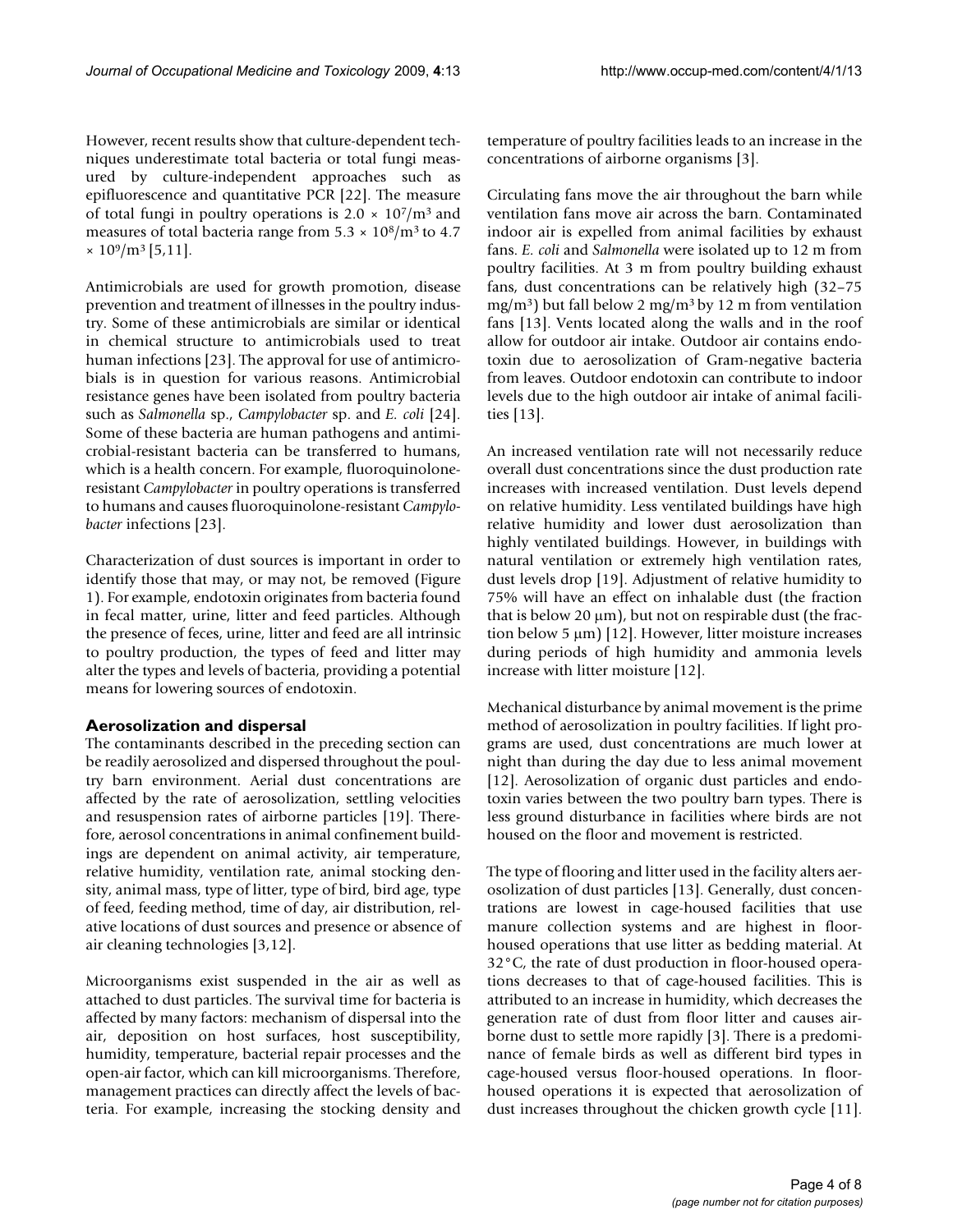Young birds undergo molting, which contributes to large particle production during this time of development. Birds enter floor-housed operations at approximately one week of age and are removed by approximately 40 days of age. However, birds enter cage-housed facilities at approximately twenty weeks of age and continue laying eggs until approximately 70 weeks of age. These differences coincide with observations of greater dust concentrations in floor-housed poultry facilities.

Many management practices have been identified that influence aerosolization and dispersal of dust (Figure [1\)](#page-2-0). Using the optimal practices for lowering aerosolization is a potential means for lowering dust exposure in poultry operations.

## **Exposures**

Aerosolization of dust particles into the breathing zone of workers results in exposure to bioaerosols. Dust particles vary in size and shape in animal confinement buildings [[19](#page-7-16)]. Differentiation between particle size fractions is important in health studies in order to quantify penetration of dust within the respiratory system. Particles of similar size but different shape and density behave differently in air. Therefore, 'aerodynamic diameter' is used to describe the size of particles that behave similarly to spheres of unit density. Particles with high density tend to have a high settling velocity, whereas less dense particles will remain airborne longer.

Particles of all sizes may be deposited in the nose and pharyngeal region. However, only particles with an aerodynamic diameter of less than 15 μm can enter the tracheobronchial tree and only particles with an aerodynamic diameter of less than 7 μm can enter the alveoli [[3](#page-7-2)]. Approximately 50% of particles less than 5 μm aerodynamic diameter entering the respiratory system will reach the alveoli. Therefore, the fraction of dust including particles less than 5 μm aerodynamic diameter is the respirable fraction [[3](#page-7-2)]. The particle size range with the largest percentage of deposition in the lungs is 1–2 μm in aerodynamic diameter. Respirable dust accounts for ~18% of total dust mass [[3](#page-7-2)]. Particles smaller than 0.5 μm in mean aerodynamic diameter are respirable, but it is more likely that they are exhaled and not deposited in the lungs. Therefore, interest lies in controlling "modified" respirable dust,  $0.5-5 \mu m$ , and "modified" inhalable dust,  $>5 \mu m$ in mean aerodynamic diameter [[25\]](#page-7-22).

Dust concentrations in poultry facilities can range from 0.02 to 81.33 mg/m<sup>3</sup> for inhalable dust and 0.01 to 6.5 mg/m3 for respirable dust. Cage-housed facilities show the lowest dust concentrations,  $\langle 2 \rangle$  mg/m<sup>3</sup>, while dust concentrations in floor-housed operations are typically four to five times higher [\[12](#page-7-15)]. Endotoxin levels are also typically higher for cage-housed versus floor-housed operations [[6\]](#page-7-4). Endotoxin concentration of respirable dust, 20 to 40 ng/mg, is considerably higher than endotoxin concentration of total dust, 6 to 16 ng/mg, suggesting that endotoxin is enriched in smaller particles [\[26](#page-7-23)]. It is hypothesized that fine particle concentrations differ between the two types of poultry facilities. The lower total dust in cage barns could be a result of more fine particles with lower mass but larger surface area, carrying more endotoxin that is able to remain aerosolized longer and penetrate deeper in the lung [\[6\]](#page-7-4). Interactions between endotoxin and the lung result in negative respiratory and immune responses.

As mentioned above, dust is a complex mixture of both viable and non-viable sources, including endotoxin, bacteria and fungi. Therefore, monitoring of several types of exposures is necessary. Characterizing typical exposure levels to each of these contaminants is required to help set exposure limits and find means of lowering exposures, for potential remediation (Figure [1\)](#page-2-0).

## **Worker response**

The following lung function measurements are used during the assessment of respiratory health: forced expiratory volume in 1 second (FEV<sub>1</sub>), forced vital capacity (FVC), and forced expiratory flow rate between 25 and 75% of FVC (FEF<sub>25-75</sub>). Decreases in FEV<sub>1</sub>, FVC and FEF<sub>25-75</sub> are normally indicative of obstructive ventilation caused by narrowing of the airways. Restrictive disorders are caused by changes in compliance of lung tissues or the chest wall [[3\]](#page-7-2). A relationship has been shown between respiratory insult to known endotoxin concentrations and change in  $FEV<sub>1</sub>$ . Cross-shift declines in  $FEV<sub>1</sub>$ , FVC and  $FEF<sub>25-75</sub>$  have been identified and correlate to endotoxin exposure in the workplace. Cross-shift changes have also been shown to predict longitudinal changes in lung function [[27\]](#page-7-24).

Exposure to endotoxin causes episodic febrile reactions. Toxin fever generally occurs in the afternoon or evening of a working day. Symptoms of toxin fever include: headache, nausea, coughing, nasal irritation, chest tightness and phlegm. The minimum level of endotoxin required to produce a fever reaction in humans is  $0.5 \mu g/m^3$  following a four-hour exposure period [\[3\]](#page-7-2). Endotoxins derived from different species of Gram-negative bacteria differ in their toxicity. Therefore, the minimum level required to produce fever is species-dependent.

Inhalation of endotoxin can cause many physiological airway responses including airflow obstruction, enhanced airway hyperreactivity and a reduction in alveolar diffusion capacity. Bronchoalveolar lavage (BAL) fluid following endotoxin instillation shows increased numbers of macrophages and neutrophils along with increased con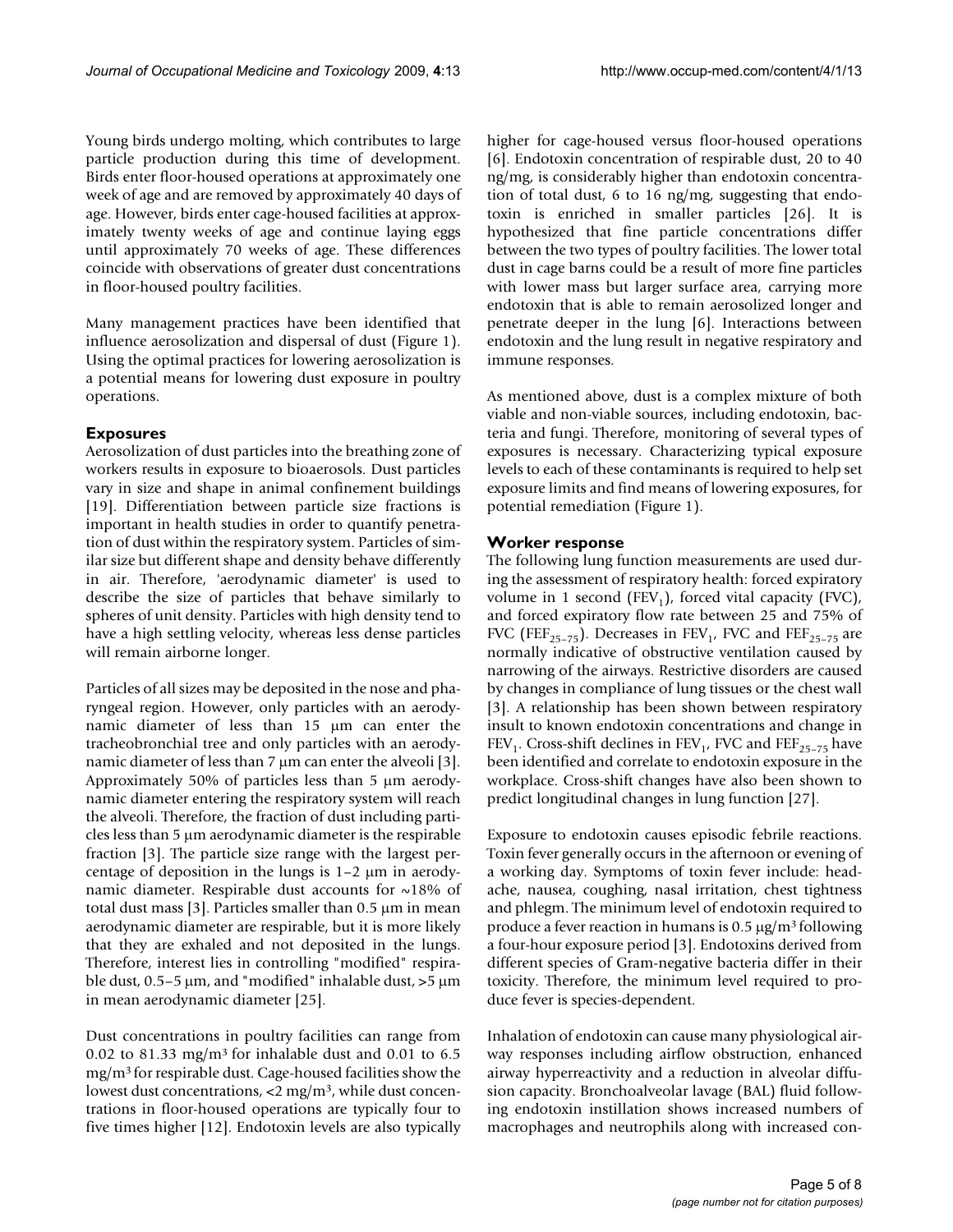centrations of interleukin-6 (IL-6), IL-8, IL-1β, and tumor necrosis factor (TNF- $\alpha$ ) [[28\]](#page-7-25).

Exposure to the confinement barn environment can cause acute and chronic respiratory symptoms in workers similar to those observed following endotoxin inhalation. Workers typically complain of chronic cough that may be accompanied by phlegm, eye irritation, dyspnea, fatigue, headache, nasal congestion, fever, throat irritation, chest tightness, shortness of breath with exertion and wheezing [[6-](#page-7-4)[8](#page-7-5)]. Clinical diseases observed in poultry workers include allergic and non-allergic rhinitis, organic dust toxic syndrome (ODTS), chronic bronchitis, hypersensitivity pneumonitis (Farmer's Lung), toxin fever and occupational asthma or asthma-like syndrome [\[3](#page-7-2)[,5](#page-7-3)[,9](#page-7-6)[,10](#page-7-7)]. Significant differences in symptoms are observed between cage-housed and floor-housed workers. Current and chronic phlegm occurred more frequently in workers from cage barns. Endotoxin concentration (EU/mg) is shown to be a significant predictor of chronic phlegm [[6](#page-7-4)]. However, the symptoms generated by poultry dust are thought to be non-specific and caused by a variety of agents, which makes it difficult to find a dose-response relationship or set exposure limits [\[3](#page-7-2)].

The literature contains more response data to swine barn environment exposure than poultry barn environment exposure. Naïve subjects exposed to the swine barn environment have been shown to develop symptoms such as cough, dyspnea, nasal stuffiness, headache, fever and chills, malaise, nausea and eye irritation after several hours of exposure. Following acute exposure, these naïve subjects also show airway hyperresponsiveness characterized by a decline in peak expiratory flow rates and  $FEV<sub>1</sub>[27]$  $FEV<sub>1</sub>[27]$  $FEV<sub>1</sub>[27]$ . Continued exposure for only a short period of time (weeks) can increase this bronchial hyperresponsiveness and lead to occupational asthma. The "healthy worker effect" is the phenomenon where individuals seriously affected by occupational asthma-like symptoms leave the industry following only a short exposure period [[29](#page-7-26)]. Further detailed knowledge on the lung function of "healthy workers" is required.

Adaptation occurs when repeated exposures result in a reduced injury response compared to a single exposure alone. There is evidence to support an adaptive response to endotoxin exposure in animal confinement workers. A lower number of inflammatory cells is recovered from the lower respiratory tract of workers compared to naïve subjects and a smaller decline in lung function and reduced bronchial responsiveness to methacholine is observed in workers versus naïve controls [[27](#page-7-24)]. Genetic factors, such as Toll-like receptor (TLR) mutations, also play a role in endotoxin tolerance.

Most LPS moieties activate cells through binding TLR4. However, LPS from some bacterial species, such as *P. gingivalis*, activate cells through TLR2 binding. A polymorphism of TLR4 (Asp299Gly) is observed in approximately 10% of individuals in the general population and has been associated with a blunted response to LPS in vitro and with a diminished airway response to inhaled LPS [[14](#page-7-10)]. This missense mutation alters the extracellular domain of the TLR4 receptor. An additional polymorphism (Thr399Ile) co-segregates with the Asp299Gly substitution [\[30](#page-7-27)]. Co-segregating missense mutations are also associated with a blunted response to inhaled LPS in humans. These results indicate the importance of other genetic and/or environmental factors in determining response to inhaled endotoxin and a need for further studies to understand the mechanisms.

It is hypothesized that "healthy workers" have a diminished response to dust contaminants, including endotoxin, through genetic factors. Further understanding of the genetics that result in hyporesponsiveness may lead to potential means of remediation, by treating or preventing the worker response in non-healthy workers (Figure [1\)](#page-2-0).

#### **Remediation**

The overwhelming evidence of the negative respiratory symptoms and immunological effects of poultry dust exposure suggests a need for remediation. However, many sources of dust, including some sources of endotoxin, are intrinsic to the poultry production industry and therefore, remediation is difficult (Figure [1\)](#page-2-0). Keeping poultry facilities clean has long been encouraged as a method to protect human respiratory health. Adopting management practices such as use of pelleted food, routine entry into buildings and use of lighting cycles can control dust and ammonia levels. However, some practices may lower one contaminant while increasing another. For example, dry litter reduces ammonia production but is aerosolized more easily by animal activity. Also, application of water mists can reduce dust production by increasing the settling velocity of airborne particles but increases relative humidity, which facilitates ammonia production [[3](#page-7-2)]. Both the use of well-fitted N-95 respirators by workers and spraying water or oil mixtures to reduce dust are shown to be effective at reducing dust exposure in animal confinement buildings [[12](#page-7-15),[19,](#page-7-16)[25](#page-7-22),[31](#page-7-28),[32\]](#page-7-29). Although spraying water is useful at reducing dust production, it increases relative humidity, which facilitates microbial growth [[3](#page-7-2)].

Altering management practices may be a means of reducing aerosolization of barn contaminants, thus reducing worker exposure. Understanding the levels of worker exposures to bioaerosols may help introduce new management practices to reduce exposure, such as better per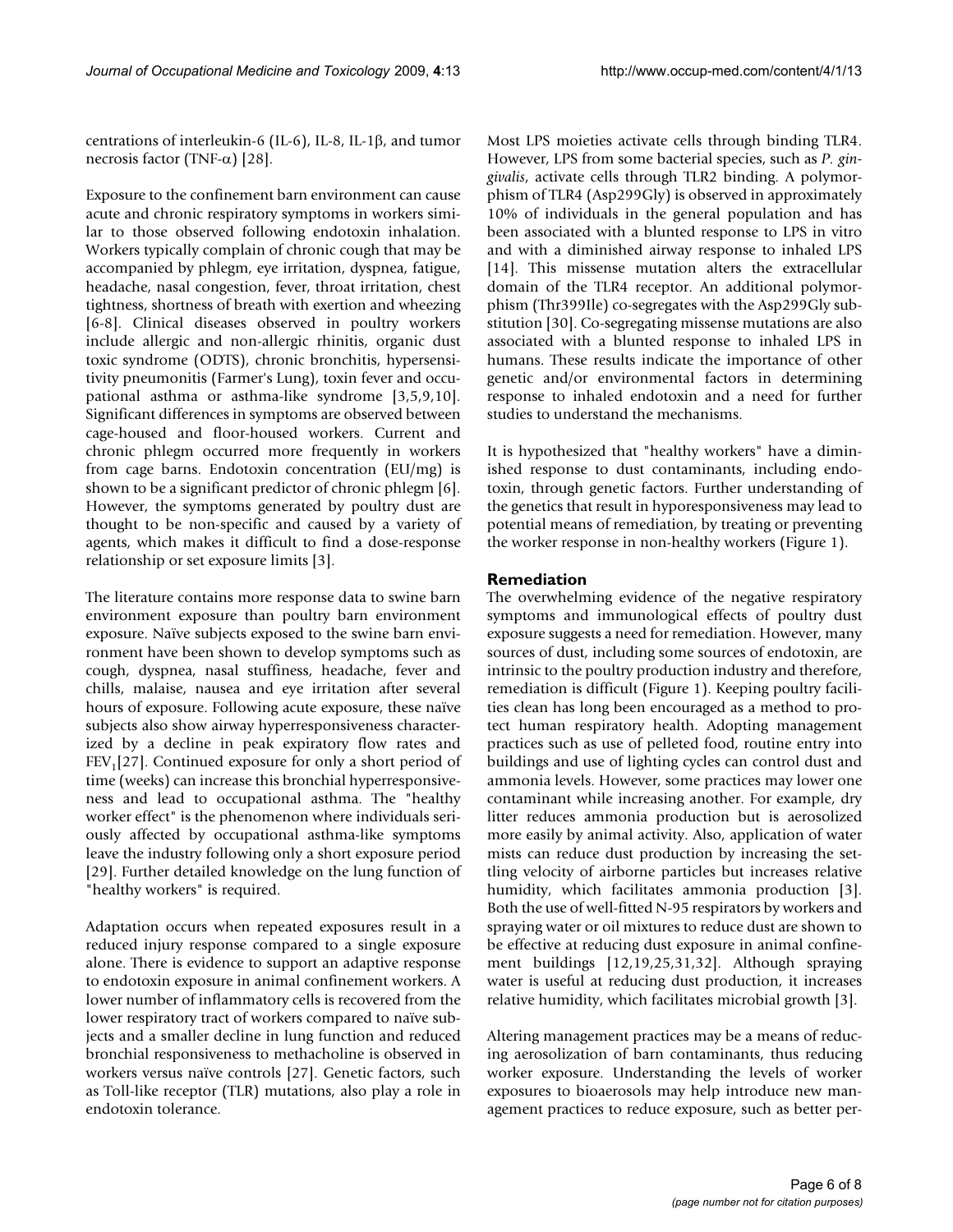sonal protective equipment. Bettering understanding of the workers response may lead to new means of treatment (Figure [1](#page-2-0)). Examining the environmental differences between cage-housed and floor-housed poultry operations may provide insight into other means of remediation.

### **Conclusion**

Dust sources, including endotoxin, are present at high concentrations in poultry facilities. The aerobiological pathway of poultry dust is outlined in figure [1](#page-2-0). Endotoxin can be recovered from air samples due to its association with dust particles. The production of poultry dust can vary due to factors including: animal activity, air temperature, relative humidity, ventilation rate, animal stocking density, type of litter, type of bird, bird age, type of feed, feeding method, time of day, air distribution, relative locations of dust sources and presence or absence of air cleaning technologies [[3](#page-7-2),[12\]](#page-7-15). Also, particle size is a key factor in poultry dust production since rate of aerosolization, settling velocity and resuspension rate of airborne particles differ depending on particle size [\[19](#page-7-16)].

Dust production is typically higher in floor-housed versus cage-housed poultry facilities [[6\]](#page-7-4). Management practices differ between the two types of poultry facilities. Animal activity is higher in floor-housed operations where birds move freely as opposed to being housed in cages. This higher level of activity contributes to greater particle aerosolization. Litter is a source of dust production and is used in floor-housed operations but not in cage-housed facilities. The predominance of female birds in cage-housed operations as well as different bird types contribute to differences in the air environment. Bird age is also a factor that differs between the two barn types and has an effect on bioaerosols. These differences coincide with observations of greater dust concentrations in floor-housed poultry facilities.

Interestingly, observations of higher total dust concentrations in floor-housed operations are not in agreement with the observations of greater respiratory dysfunction in cage-housed workers. Further investigation of dust concentrations at different size fractions suggests that cagehoused operations have higher concentrations of respirable dust than floor-housed facilities [[6](#page-7-4)]. A Canadian study looking only at particles less than 5 μm in diameter showed the opposite results. Cage barns had higher particle levels than floor barns at 40 particles/mL and 7–27 particles/mL, respectively [\[6\]](#page-7-4). Particles of respirable size remain airborne longer than larger particles due to higher rate of aerosolization and lower settling velocity. These particles also penetrate deeper within the respiratory system. Therefore, the higher concentrations of smaller dust particles in cage-housed facilities may be responsible for the more negative health effects observed, even in the presence of lower total dust concentrations.

A better understanding of the barn air environment, including bioaerosols, is required to reduce aerosolization and dispersal, decrease worker exposure and prevent or treat respiratory symptoms. Further examination of the aerobiological pathway will help to find means of remediation. Since particle size is an important factor for aerosolization, further research into bioaerosol contamination at different particle size fractions is necessary. Viable microorganisms contributing to bioaerosol production have been identified. However, methods to identify the contributions of non-viable microbes are required. In swine facilities, some forms of remediation have been tested. These methods include the use of respirators by workers and spraying of canola oil to reduce dust exposure. Such methods need to be evaluated in the poultry industry. The economic importance of maintaining the poultry production industry is obvious. However, the respiratory dysfunction of poultry workers is a major health issue and requires detailed investigation.

### **Abbreviations**

BAL: bronchoalveolar lavage; CFU: colony forming unit; EU: endotoxin unit;  $FEF_{25-75}$ : forced expiratory flow rate between 25 and 75% of FVC; FEV<sub>1</sub>: forced expiratory volume in 1 second; FVC: forced vital capacity; IL-1β: interleukin-1 beta; IL-6: interleukin-6; IL-8: interleukin-8; LAL: Limulus amoebocyte lysate; LPS: lipopolysaccharide; ODTS: organic dust toxic syndrome; PCR: polymerase chain reaction; sp.: species; TNF-α: tumor necrosis factoralpha; TLR2: toll-like receptor 2; TLR4: toll-like receptor 4

### **Competing interests**

The authors declare that they have no competing interests.

### **Authors' contributions**

NJ participated in drafting the manuscript. CD and BS participated in revising the manuscript. All authors have read and approved the final manuscript.

### **Acknowledgements**

Natasha Just is a recipient of a University of Saskatchewan College of Graduate Studies and Research Dean's scholarship as well as a Canadian Institute of Health Research: Public Health and the Agricultural Rural Ecosystem graduate training scholarship provided by the Canadian Centre for Health and Safety in Agriculture. Caroline Duchaine acknowledges a Junior 2 FRSQ scholarship, a NSERC Discovery grant, is a member of the FRSQ Respiratory Health Network and received a Senior Faculty Time Release Support from the Canadian Centre for Health and Safety in Agriculture. Baljit Singh acknowledges a grant from the Lung Association of Saskatchewan and a NSERC Discovery grant.